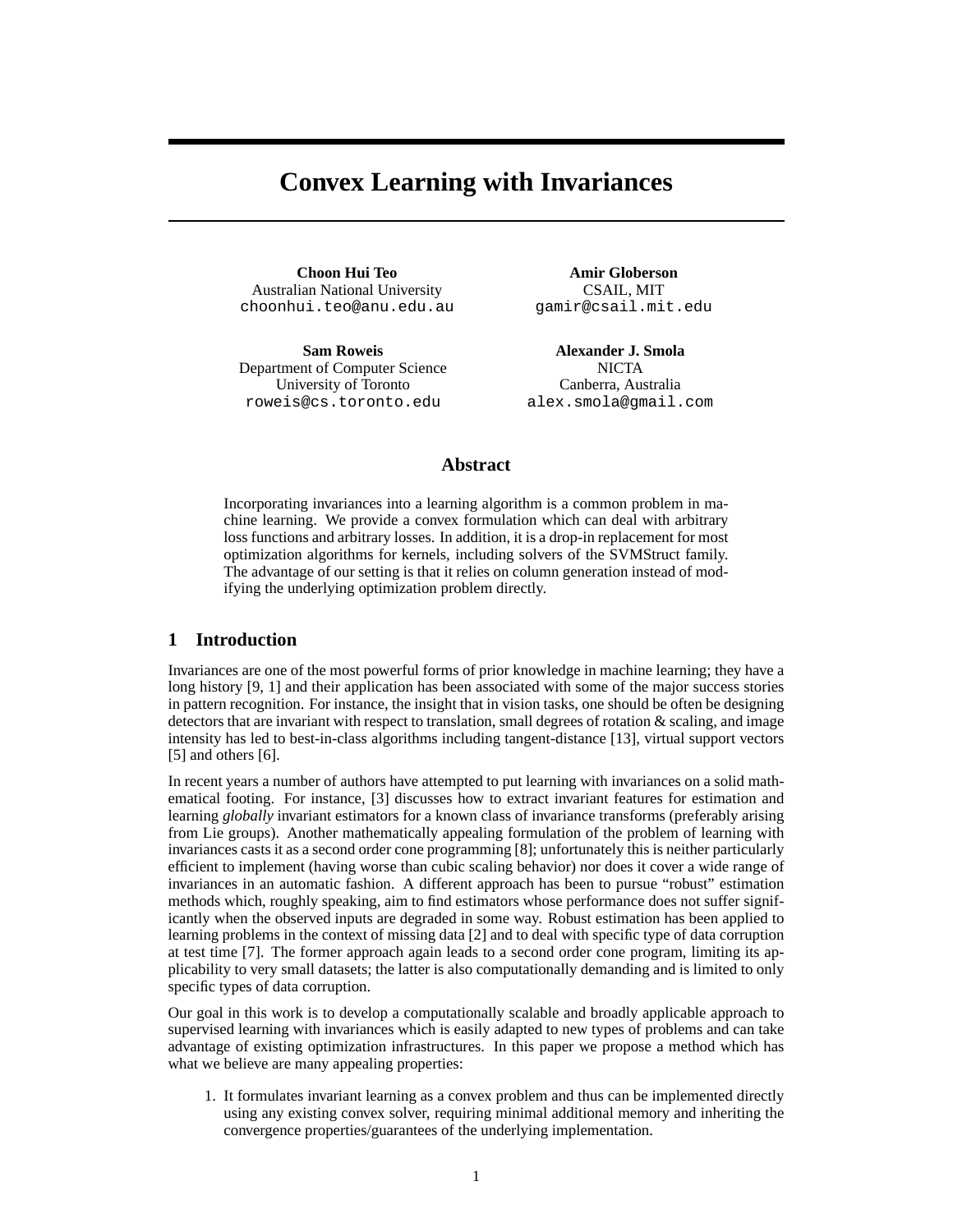- 2. It can deal with *arbitrary* invariances, including *gradual degradations*, provided that the user provides a computational recipe to generate invariant equivalents efficiently from a given data vector.
- 3. It provides a unifying framework for a number of previous approaches, such as the method of Virtual Support Vectors [5] and is broadly applicable not just to binary classification but in fact to any structured estimation problem in the sense of [16].

# **2 Maximum Margin Loss with Invariances**

We begin by describing a maximum margin formulation of supervised learning which naturally incorporates invariance transformations on the input objects. We assume that we are given input patterns  $x \in \mathcal{X}$  from from some space X and that we want to estimate outputs  $y \in \mathcal{Y}$ . For instance  $\mathcal{Y} = {\pm 1}$  corresponds to binary classification;  $\mathcal{Y} = A^n$  corresponds to sequence prediction over the alphabet A.<sup>1</sup> We denote our prediction by  $\bar{y}(x)$ , which is obtained by maximizing our learned function  $f: \mathcal{X} \times \mathcal{Y} \to \mathbb{R}$ , i.e.  $\bar{y}(x) := \argmax_{y \in \mathcal{Y}} f(x, y)$ . For instance, if we are training a (generative or discriminative) probabilistic model,  $\tilde{f}(x, y) = \log p(y|x)$  then our prediction is the maximum a-posteriori estimate of the target y given x. In many interesting cases  $\bar{y}(x)$  is obtained by solving a nontrivial discrete optimization problem, e.g. by means of dynamic programming. In kernel methods  $f(x, y) = \langle \phi(x, y), w \rangle$  for a suitable feature map  $\phi$  and weight vector w. For the purpose of our analysis the precise form of  $f$  is immaterial, although our experiments focus on the kernel machines, due to the availability of scalable optimizers for that class of estimators.

#### **2.1 Invariance Transformations and Invariance Sensitive Cost**

The crucial ingredient to formulating invariant learning is to capture the domain knowledge that there exists some class S of invariance transforms s which can act on the input x while leaving the target y essentially unchanged. We denote by  $(s(x), y) s \in S$  the set of valid transformations of the pair  $(x, y)$ . For instance, we might believe that slight rotation (in pixel coordinates) of an input image in a pattern recognition problem do not change the image label. For text classification problems such as spam filtering, we may believe that certain editing operations (such as changes in capitalization or substitutions like Viagra  $\rightarrow$  Vlagra, V!agra) should not affect our decision function. Of course, most invariances only apply "locally", i.e. in the neighborhood of the original input vector. For instance, rotating an image of the digit 6 too far might change its label to 9; applying both a substitution and an insertion can change Viagra  $\rightarrow$  diagram. Furthermore, certain invariances may only hold for certain *pairs* of input and target. For example, we might believe that horizontal reflection is a valid invariance for images of digits in classes 0 and 8 but not for digits in class 2. The set  $s(x)$  s  $\in$  S incorporates both the locality and applicability constraints. (We have introduced a slight abuse of notation since  $s$  may depend on  $y$  but this should always be clear in context.)

To complete the setup, we adopt the standard assumption that the world or task imposes a cost function such that if the true target for an input x is y and our prediction is  $\bar{y}(x)$  we suffer a cost  $\Delta(y, \bar{y}(x))$ .<sup>2</sup> For learning with invariances, we extend the definition of  $\Delta$  to include the invariance function  $s(x)$ , if any, which was applied to the input object:  $\Delta(y, \bar{y}(s(x)), s)$ . This allows the cost to depend on the transformation, for instance we might suffer less cost for poor predictions when the input has undergone very extreme transformations. In a image labeling problem, for example, we might believe that a lighting/exposure invariance applies but we might want to charge small cost for extremely over-exposed or under-exposed images since they are almost impossible to label. Similarly, we might assert that scale invariance holds but give small cost to severely spatially downsampled images since they contain very little information.

### **2.2 Max Margin Invariant Loss**

Our approach to the invariant learning problem is very natural, yet allows us to make a surprising amount of analytical and algorithmic progress. A key quantity is the cost under the *worst case transformation* for each example, i.e. the transformation under which our predicted target suffers

<sup>&</sup>lt;sup>1</sup>For more nontrivial examples see, e.g. [16, 14] and the references therein.

<sup>&</sup>lt;sup>2</sup>Normally  $\Delta = 0$  if  $\bar{y}(x) = y$  but this is not strictly necessary.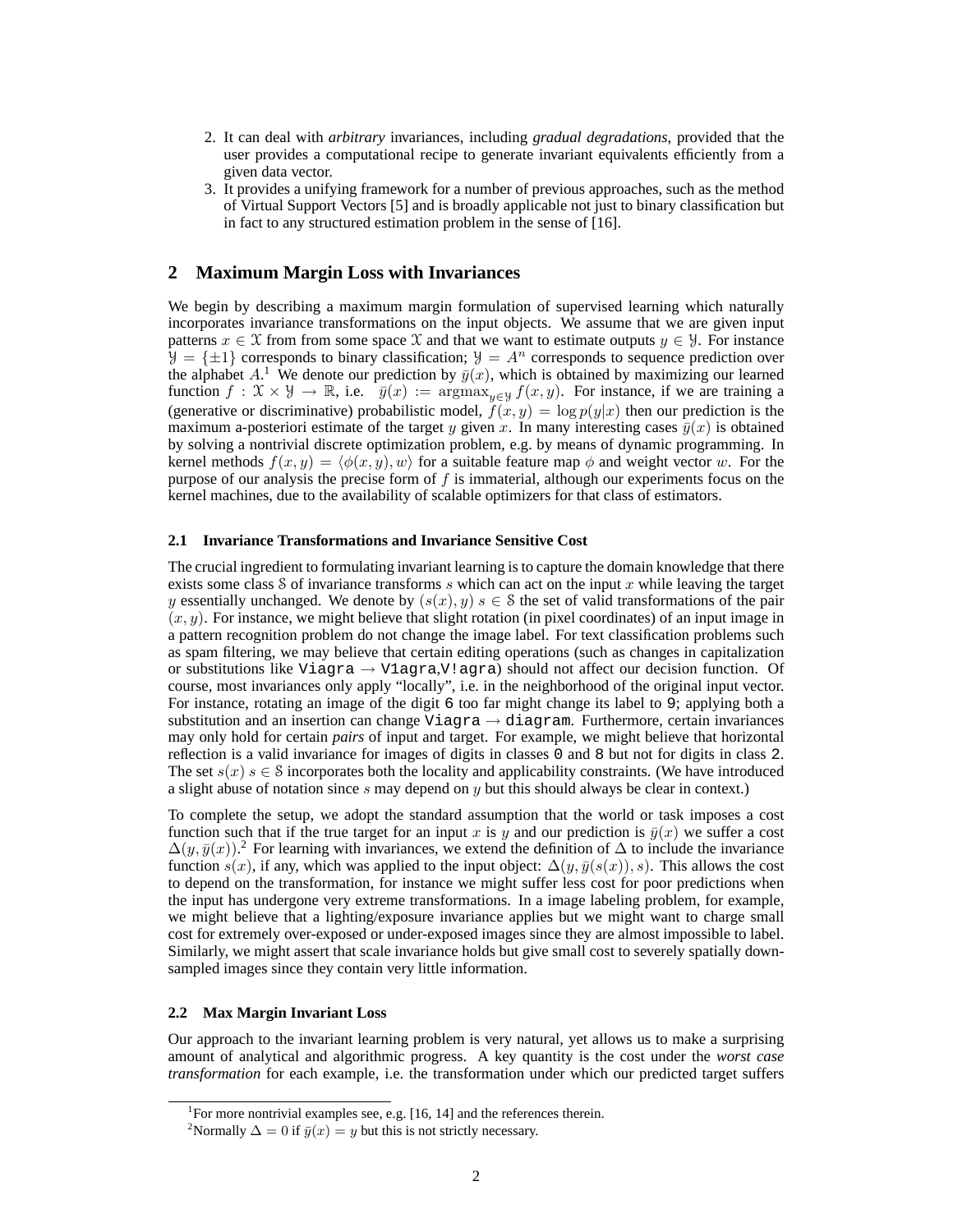the maximal cost compared with the true target:

$$
C(x, y, f) = \sup_{s \in \mathcal{S}} \Delta(y, \bar{y}(s(x)), s)
$$
 (1)

The objective function (loss) that we advocate minimizing during learning is essentially a convex upper bound on this worst case cost which incorporates a notion of (scaled) margin:

$$
l(x, y, f) := \sup_{y' \in \mathcal{Y}, s \in \mathcal{S}} \Gamma(y, y') (f(s(x), y') - f(s(x), y)) + \Delta(y, y', s)
$$
(2)

This loss function finds the combination of invariance transformation and predicted target for which the sum of (scaled) "margin violation" plus the cost is maximized. The function  $\Gamma(y, y')$  is a nonnegative margin scaling which allows different target/prediction pairs to impose different amounts of loss on the final objective function.<sup>3</sup> The numerical scale of Γ also sets the regularization tradeoff between margin violations and the prediction cost  $\Delta$ .

This loss function has two mathematically important properties which allow us to develop scalable and convergent algorithms as proposed above.

**Lemma 1** *The loss*  $l(x, y, f)$  *is convex in f for any choice of* Γ,  $\Delta$  *and S*.

**Proof** For fixed  $(y', s)$  the expression  $\Gamma(y, y') (f(s(x), y') - f(s(x), y)) + \Delta(y, y', s)$  is linear in f, hence (weakly) convex. Taking the supremum over a set of convex functions yields a convex function.

This means that we can plug  $l$  into any convex solver, in particular whenever  $f$  belongs to a linear function class, as is the case with kernel methods. The primal (sub)gradient of  $l$  is easy to write:

$$
\partial_f l(x, y, f) = \Gamma(y, y^*) (\phi(s^*(x), y^*) - \phi(s^*(x), y)) \tag{3}
$$

where  $s^*$ ,  $y^*$  are values of s, y for which the supremum in Eq. (2) is attained and  $\phi$  is the evaluation functional of f, that is  $\langle f, \phi(x, y) \rangle = f(x, y)$ . In kernel methods  $\phi$  is commonly referred to as the *feature map* with associated kernel

$$
k((x, y), (x', y')) = \langle \phi(x, y), \phi(x', y') \rangle.
$$
 (4)

Note that there is no need to define S formally. All we need is a computational recipe to obtain the worst case  $s \in \mathcal{S}$  in terms of the scaled margin in Eq. 2. Nor is there any requirement for  $\Delta(y, y', s)$ or  $(s(x), y)$  to have any particularly appealing mathematical form, such as the polynomial trajectory required by [8], or the ellipsoidal shape described by [2].

**Lemma 2** *The loss*  $l(x, y, f)$  *provides an upper bound on*  $C(x, y, f) = \sup_{s \in S} \Delta(y, \bar{y}(s(x)), s)$ *.* 

**Proof** Denote by  $(s^*, y^*)$  the values for which the supremum of  $C(x, y, f)$  is attained. By construction  $f(s^*(x), y^*) \ge f(s^*(x), y)$ . Plugging this inequality into Eq. (2) yields

$$
l(x, y, f) \ge \Gamma(y, y^*)(f(s^*(x), y^*) - f(s^*(x), y)) + \Delta(y, y^*, s^*) \ge \Delta(y, y^*, s^*).
$$

Here the first inequality follows by substituting  $(s^*, y^*)$  into the supremum. The second inequality follows from the fact that  $\Gamma \geq 0$  and that  $(s^*, y^*)$  are the maximizers of the empirical loss.

This is essentially a direct extension of [16]. The main modifications are the inclusion of a margin scale Γ and the use of an invariance transform  $s(x)$ . In section 4 we clarify how a number of existing methods for dealing with invariances can be viewed as special cases of Eq. (2).

In summary, Eq. (2) penalizes estimation errors not only for the observed pair  $(x, y)$  but also for patterns  $s(x)$  which are "near" x in terms of the invariance transform s. Recall, however, that the cost function  $\Delta$  may assign quite a small cost to a transformation s which takes x very far away from the original. Furthermore, the transformation class is restricted only by the computational consideration that we can efficiently find the "worst case" transformation; S does not have to have a specific analytic form. Finally, there is no specific restriction on  $y$ , thus making the formalism applicable to any type of structured estimation.

<sup>&</sup>lt;sup>3</sup>Such scaling has been shown to be extremely important and effective in many practical problems especially in structured prediction tasks. For example, the key difference between the large margin settings of [14] and [16] is the incorporation of a sequence-length dependent margin scaling.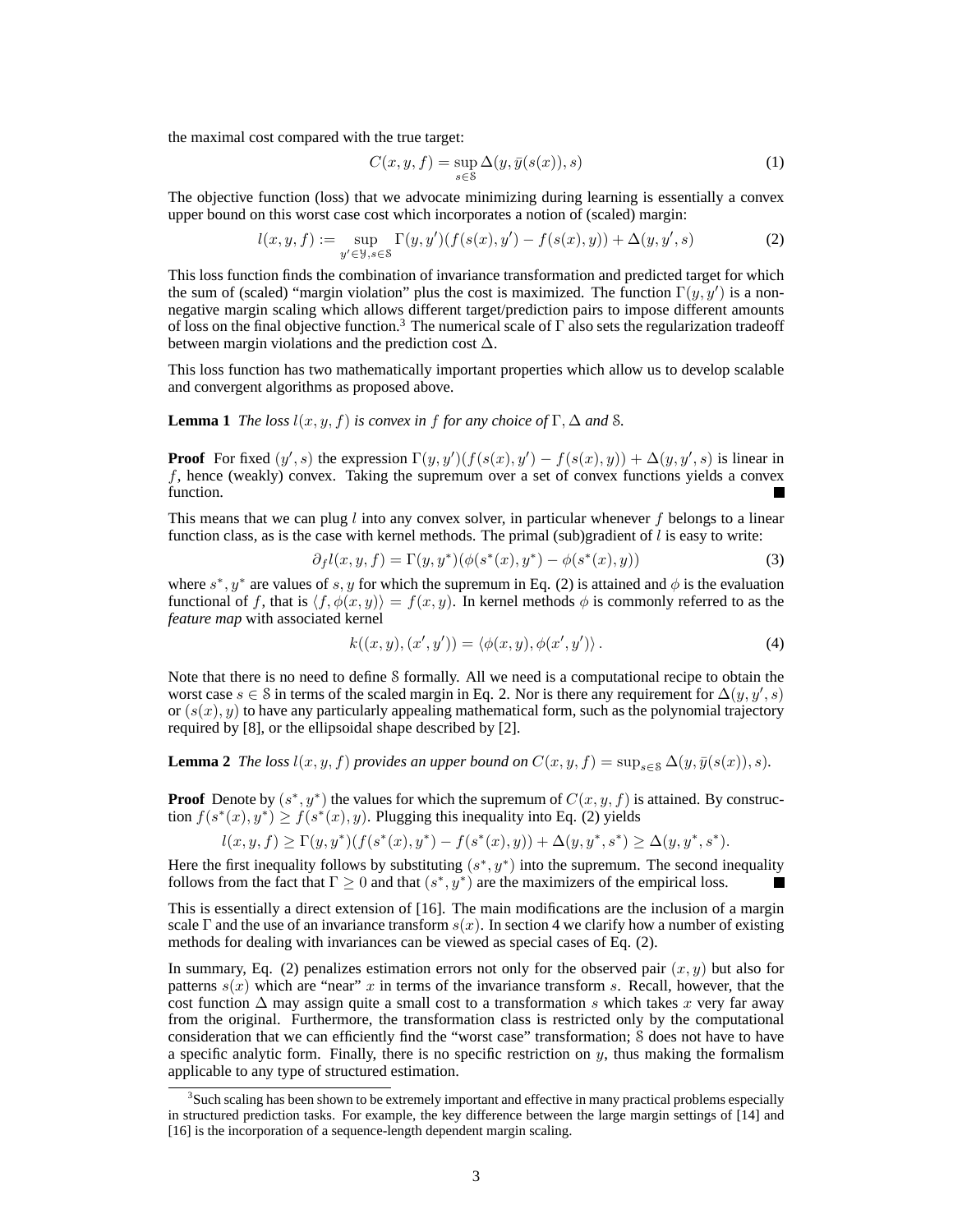## **3 Learning Algorithms for Minimizing Invariant Loss**

We now turn to the question of learning algorithms for our invariant loss function. We assume that we are given a training set of input patterns  $X = \{x_1, \ldots, x_m\}$  and associated labels  $Y =$  $\{y_1, \ldots, y_m\}$ . We follow the common approach of minimizing, at training time, our average training loss plus a penalty for model complexity. In the context of kernel methods this can be viewed as a regularized empirical risk functional of the form

$$
R[f] = \frac{1}{m} \sum_{i=1}^{m} l(x_i, y_i, f) + \frac{\lambda}{2} ||f||_{\mathcal{H}}^2 \text{ where } f(x, y) = \langle \phi(x, y), w \rangle.
$$
 (5)

A direct extension of the derivation of [16] yields that the dual of (5) is given by

$$
\text{minimize}_{\alpha} \sum_{i,j=1}^{m} \sum_{y,y' \in \mathcal{Y}} \sum_{s,s' \in \mathcal{S}} \alpha_{iys} \alpha_{jy's'} K_{iys,jy's'} + \sum_{i=1}^{m} \sum_{y \in \mathcal{Y}} \sum_{s \in \mathcal{S}} \Delta(y_i, y, s) \alpha_{iys} \tag{6a}
$$

subject to 
$$
\lambda m \sum_{y \in \mathcal{Y}} \sum_{s \in \mathcal{S}} \alpha_{iys} = 1
$$
 for all  $i$  and  $\alpha_{iys} \ge 0$ . (6b)

Here the entries of the kernel matrix  $K$  are given by

$$
K_{iys,jy's'} = \Gamma(y_i, y)\Gamma(y_j, y')\langle\phi(s(x_i), y) - \phi(s(x_i), y_i), \phi(s'(x_j), y') - \phi(s'(x_j), y_j)\rangle \tag{7}
$$

This can be expanded into four kernel functions by using Eq. (4). Moreover, the connection between the dual coefficients  $\alpha_{iys}$  and f is given by

$$
f(x', y') = \sum_{i=1}^{m} \sum_{y \in \mathcal{Y}} \sum_{s \in \mathcal{S}} \alpha_{iys} \left[ k((s(x_i), y), (x', y')) - k((s(x_i), y_i), (x', y')) \right].
$$
 (8)

There are many strategies for attempting to minimize this regularized loss, either in the primal formulation or the dual, using either batch or online algorithms. In fact, a number of previous heuristics for dealing with invariances can be viewed as heuristics for approximately minimizing an approximation to an invariant loss similar to  $l$ . For this reason we believe a discussion of optimization is valuable *before* introducing specific applications of the invariance loss.

Whenever the are an unlimited combination of valid transformations and targets (i.e. the domain  $S \times \mathcal{Y}$  is infinite), the optimization above is a semi-infinite program, hence *exact* minimization of  $R[f]$  or of its dual are essentially impossible. However, even is such cases it is possible to find approximate solutions efficiently by means of column generation. In the following we describe two algorithms exploiting this technique, which are valid for both infinite and finite programs. One based on a batch scenario, inspired by SVMStruct [16], and one based on an online setting, inspired by BMRM/Pegasos [15, 12].

### **3.1 A Variant of SVMStruct**

The work of [16, 10] on SVMStruct-like optimization methods can be used directly to solve regularized risk minimization problems. The basic idea is to compute gradients of  $l(x_i, y_i, f)$ , either one observation at a time, or for the entire set of observations simultaneously and to perform updates in the dual space. While bundle methods work directly with gradients, solvers of the SVMStruct type are commonly formulated in terms of column generation on individual observations. We give an instance of SVMStruct for invariances in Algorithm 1. The basic idea is that instead of checking the constraints arising from the loss functions only for y we check them for  $(y, s)$ , that is, an invariance in combination with a corresponding label which violates the margin most.

If we view the tuple  $(s, y)$  as a "label" it is straightforward to see that the convergence results of [16] apply. That is, this algorithm converges to  $\epsilon$  precision in  $O(\epsilon^{-2})$  time. In fact, one may show, by solving the difference equation in the convergence proof of [16] that the rate can be improved to  $O(\epsilon^{-1})$ . We omit technical details here.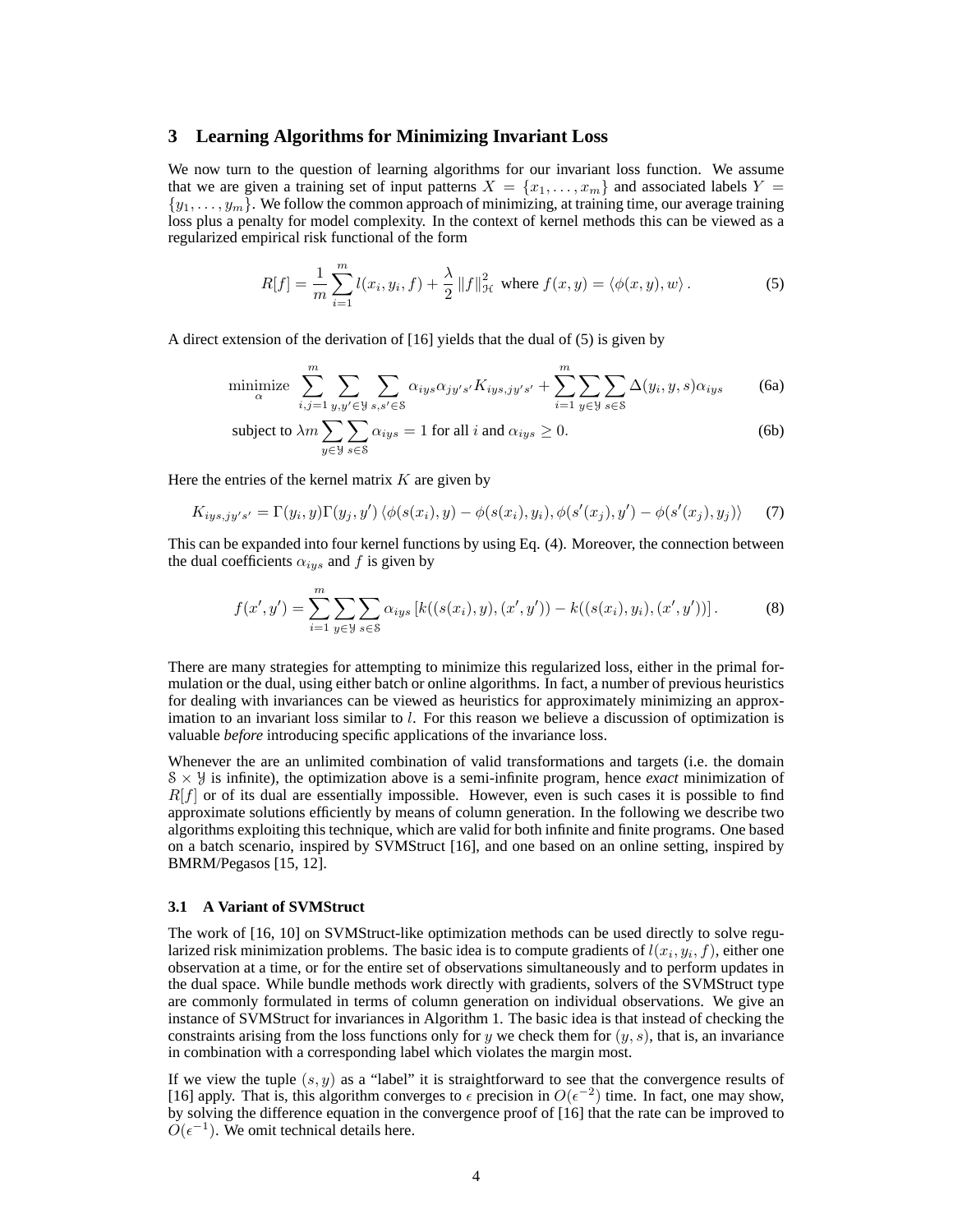### **Algorithm 1** SVMStruct for Invariances

1: **Input:** data X, labels Y, sample size m, tolerance  $\epsilon$ 2: Initialize  $S_i = \emptyset$  for all i, and  $w = 0$ . 3: **repeat** 4: **for**  $i = 1$  **to**  $m$  **do** 5:  $f(x', y') = \sum_{i} \sum_{(s, y) \in S_i} \alpha_{iz} [k((s(x_i), y), (x', y')) - k((s(x_i), y_i), (x', y'))]$ 6:  $(s^*, y^*) = \operatorname{argmax}_{s \in S, y \in Y} \Gamma(y_i, y) [f(s(x_i), y) - f(s(x_i), y_i)] + \Delta(y_i, y, s)$ 7:  $\xi_i = \max(0, \max_{(s,y)\in S_i} \Gamma(y_i, y) [f(s(x_i), y) - f(s(x_i), y_i)] + \Delta(y_i, y, s))$ 8: **if**  $\Gamma(y_i, y^*)[f(s^*(x_i), y^*) - f(s^*(x_i), y_i)] + \Delta(y_i, y^*, s^*) > \xi_i + \epsilon$  then 9: Increase constraint set  $S_i \leftarrow S_i \cup \{(s^*, y^*)\}$ 10: Optimize (6) using only  $\alpha_{iz}$  where  $z \in S_i$ . 11: **end if** 12: **end for** 13: **until** S has not changed in this iteration

#### **3.2 An Application of Pegasos**

Recently, Shalev-Shwartz et al. [12] proposed an online algorithm for learning optimization problems of type Eq. (5). Algorithm 2 is an adaptation of their method to learning with our convex invariance loss. In a nutshell, the algorithm performs stochastic gradient descent on the regularized version of the instantaneous loss while using a learning rate of  $\frac{1}{\lambda t}$  and while projecting the current

weight vector back to a feasible region  $||f|| \leq \sqrt{\frac{2R[0]}{\lambda}}$  $\frac{\mathfrak{r}[0]}{\lambda}$ , should it exceed it.

### **Algorithm 2** Pegasos for Invariances

1: **Input:** data  $X$ , labels  $Y$ , sample size  $m$ , iterations  $T$ ,

2: Initialize  $f_1 = 0$ 3: **for**  $t = 1$  **to**  $T$  **do** 

4: Pick  $(x, y) := (x_{t \mod m}, y_{t \mod m})$ 

5: Compute constraint violator

$$
(s^*,y^*) := \operatorname*{argmax}_{\bar{s}\in S,\bar{y}\in \mathcal{Y}} \Gamma(y,\bar{y}) \left[ f(\bar{s}(x),\bar{y}) - f(\bar{s}(x),y) \right] + \Delta(y,\bar{y},\bar{s})
$$

6: Update 
$$
f_{t+1} = \boxed{1 - \frac{1}{t}} f_t + \frac{\Gamma(y, y^*)}{\lambda t} [k((s^*(x), y), (\cdot, \cdot)) - k((s^*(x), y^*), (\cdot, \cdot))]
$$

7: **if** 
$$
||f_{t+1}|| > \sqrt{\frac{2R[0]}{\lambda}}
$$
 **then**  
8: Update  $f_{t+t} \leftarrow \sqrt{\frac{2R[0]}{\lambda}} f_{t+1} / ||f_{t+1}||$ 

- 9: **end if**
- 10: **end for**

We can apply the convergence result from [12] directly to Algorithm 2. In this context note that the gradient with respect to l is bounded by twice the norm of  $\Gamma(y, y^*) [\phi(s(x), y^*) - \phi(s(x), y)]$ , due to Eq. (3). We assume that the latter is given by  $R$ . We can apply [12, Lemma 1] immediately:

**Theorem 3** Denote by  $R_t[f] := l(x_{t \mod m}, y_{t \mod m}, f) + \frac{\lambda}{2} ||f||^2$  the instantaneous risk at step t*. In this case Algorithm 2 satisfies the following bound:*

$$
\frac{1}{T}\sum_{t=1}^{T} R_t[\frac{1}{T}\sum_{\bar{t}}^{T} f_{\bar{t}}] \le \frac{1}{T}\sum_{t=1}^{T} R_t[f_t] \le \min_{\|f\| \le \sqrt{\frac{2R[0]}{\lambda}}} \frac{1}{T}\sum_{t=1}^{T} R_t[f] + \frac{R^2(1 + \log T)}{2\lambda T}.
$$
 (9)

In particular, if T is a multiple of m we obtain bounds for the regularized risk  $R[f]$ .

#### **4 Related work and specific invariances**

While the previous sections gave a theoretical description of the loss, we now discuss a number of special cases which can be viewed as instances of a convex invariance loss function presented here.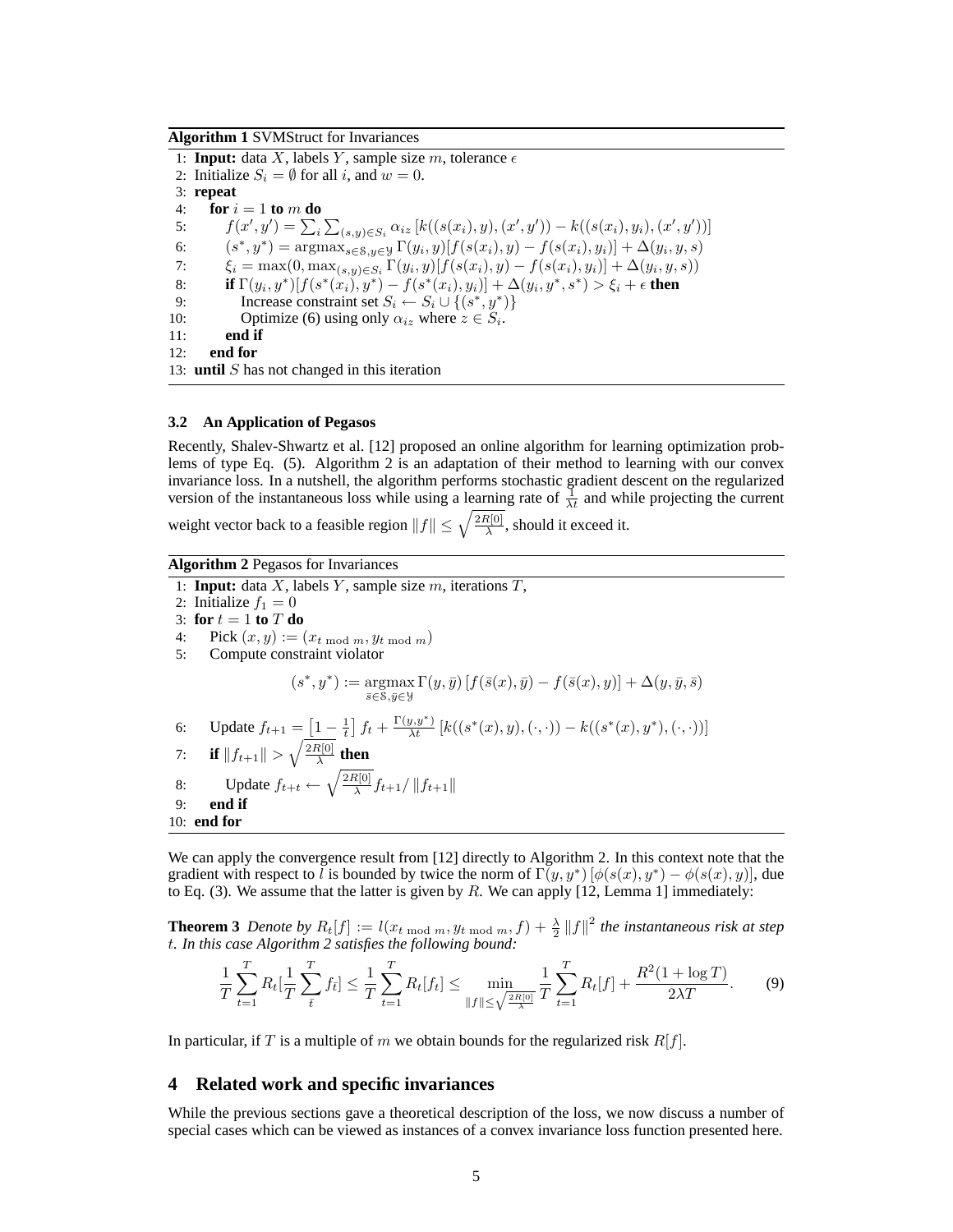**Virtual Support Vectors (VSVs):** The most straightforward approach to incorporate prior knowledge is by adding "virtual" (data) points generated from existing dataset. An extension of this approach is to generate virtual points only from the support vectors (SVs) obtained from training on the original dataset [5]. The advantage of this approach is that it results in far fewer SV than training on all virtual points. However, it is not clear which objective it optimizes. Our current *loss based* approach does optimize an objective, and generates the required support vectors in the process of the optimization.

**Second Order Cone Programming for Missing and Uncertain Data:** In [2], the authors consider the case where the invariance is in the form of ellipsoids around the original point. This is shown to correspond to a second order cone program (SOCP). Instead of solving SOCP, we can solve an equivalent but unconstrained convex problem.

**Semidefinite Programming for Invariances:** Graepel and Herbrich [8] introduce a method for learning when the invariances are polynomial trajectories. They show that the problem is equivalent to an semidefinite program (SDP). Their formulation is again an instance of our general loss based approach. Since SDPs are typically hard to solve for large problems, it it is likely that the optimization scheme we suggest will perform considerably faster than standard SDP solvers.

**Robust Estimation:** Globerson and Roweis [7] address the case where invariances correspond to deletion of a subset of the features (i.e., setting their values to zero). This results in a quadratic program (QP) with a variables for each data point and feature in the training set. Solving such a large QP (e.g.,  $10^7$  variables for the MNIST dataset) is not practical, and again the algorithm presented here can be much more efficient. In fact, in the next section we introduce a generalization of the invariance in [7] and show how it can be optimized efficiently.

# **5 Experiments**

Knowledge about invariances can be useful in a wide array of applications such as image recognition and document processing. Here we study two specific cases: handwritten digit recognition on the MNIST data, and spam filtering on the ECML06 dataset. Both examples are standard multiclass classification tasks, where  $\Delta(y, y', s)$  is taken to be the 0/1 loss. Also, we take the margin scale  $\Gamma(y, y')$  to be identically one. We used SVMStruct and BMRM as the solvers for the experiments.

# **5.1 Handwritten Digits Recognition**

Humans can recognize handwritten digits even when they are altered in various ways. To test our invariant SVM (Invar-SVM) in this context, we used handwritten digits from the MNIST dataset [11] and modeled 20 invariance transformations: 1-pixel and 2-pixel shifts in 4 and 8 directions, rotations by  $\pm 10$  degrees, scaling by  $\pm 0.15$  unit, and shearing in vertical or horizontal axis by  $\pm 0.15$  unit. To test the effect of learning with these invariances we used small training samples of  $10, 20, \ldots, 50$ samples per digit. In this setting invariances are particularly important since they can compensate for the insufficient training data. We compared Invar-SVM to a related method where all possible transformations were applied in advance to each data point to create *virtual* samples. The virtual and original samples were used to train a multiclass SVM (VIR-SVM). Finally, we also trained a multiclass SVM that did not use any invariance information (STD-SVM). All of the aforementioned SVMs were trained using RBF kernel with well-chosen hyperparameters. For evaluation we used the standard MNIST test set.

Results for the three methods are shown in Figure 1. It can be seen that Invar-SVM and VIR-SVM, which use invariances, significantly improve the recognition accuracy compared to STD-SVM. This comes at a certain cost of using more support vectors, but for Invar-SVM the number of support vectors is roughly half of that in the VIR-SVM.

# **5.2 SPAM Filtering**

The task of detecting spam emails is a challenging machine learning problem. One of the key difficulties with such data is that it can change over time as a result of attempts of spam authors to outwit spam filters [4]. In this context, the spam filter should be invariant to the ways in which a spam authors will change their style. One common mechanism of style alteration is the insertion of common words, and avoiding using specific keywords consistently over time. If documents are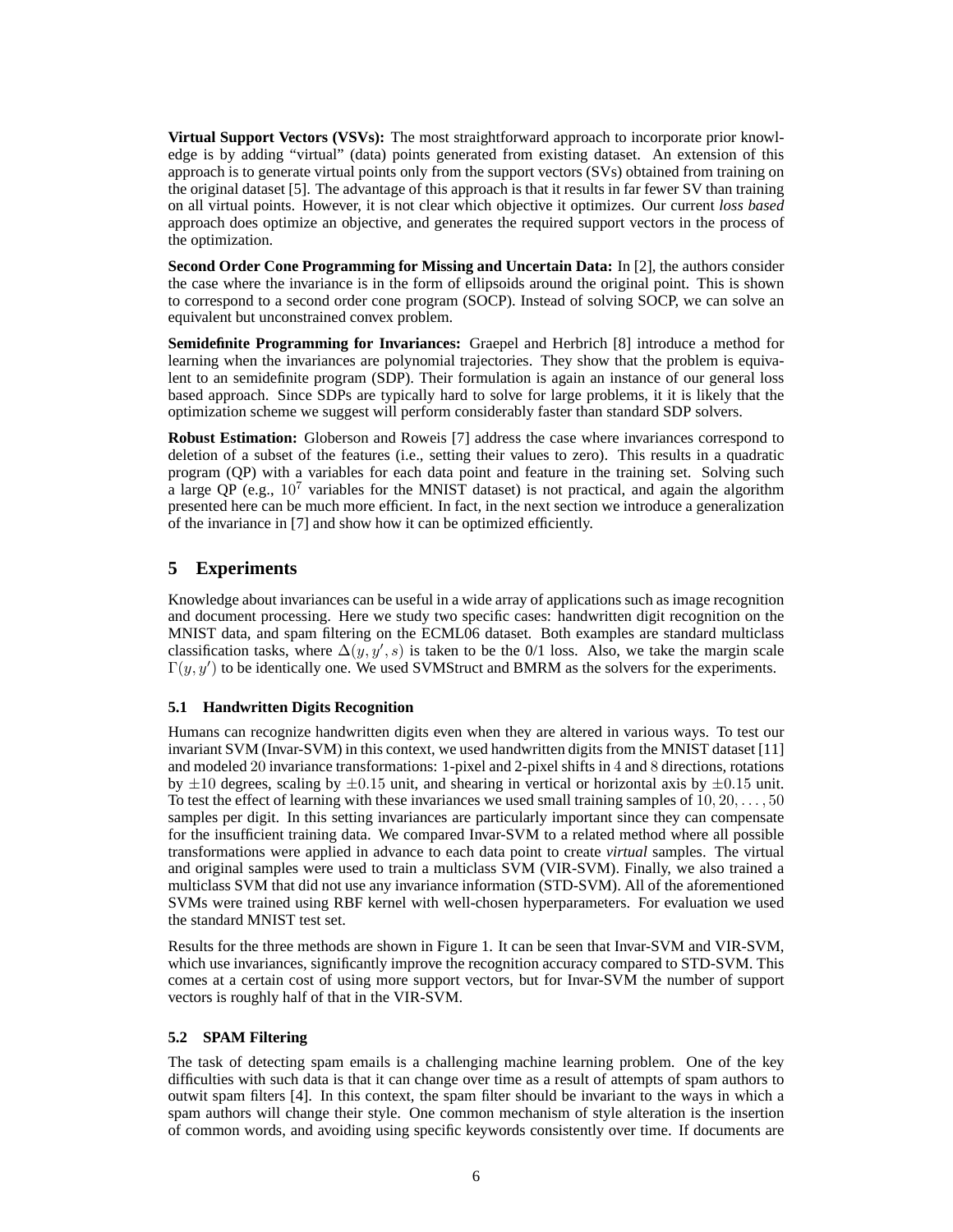

Figure 1: Results for the MNIST handwritten digits recognition task, comparing SVM trained on original samples (STD-SVM), SVM trained on original and virtual samples (VIR-SVM), and our convex invariance-loss method (Invar-SVM). Left figure shows the classification error as a function of the number of original samples per digit used in training. Right figure shows the number of support vectors corresponding to the optimum of each method.

represented using a bag-of-words, these two strategies correspond to incrementing the counts for some words, or setting it to zero [7].

Here we consider a somewhat more general invariance class (FSCALE) where word counts may be scaled by a maximum factor of u (e.g., 1.5) and a minimum factor of l (e.g., 0.5), and the maximum number of words subject to such perturbation is limited at K. Note that by setting  $l = 0$  and  $u = 1$ we specialize it to the feature deletion case (FDROP) in [7].

The invariances we consider are thus defined by

$$
s(\mathbf{x}) = \{ \mathbf{x} \circ \alpha : \alpha \in [l, u]^d, l \le 1 \le u, \#\{i : \alpha_i \neq 1\} \le K \},\tag{10}
$$

where  $\circ$  denotes element-wise product, d is the number of features, and  $\#\{\cdot\}$  denotes the cardinality of the set. The set S is large so exhaustive enumeration is intractable. However, the search for optimal perturbation  $s^*$  is a linear program and can be computed efficiently by Algorithm 3 in  $O(d \log d)$  time.

We evaluated the performance of our invariance loss FSCALE and its special case FDROP as well as the standard hinge loss on ECML'06 Discovery Challenge Task A dataset.<sup>4</sup> This dataset consists of two subsets, namely evaluation set (ecml06a-eval) and tuning set (ecml06a-tune). ecml06a-eval has 4000/7500 training/testing emails with dimensionality 206908, and ecml06a-tune has 4000/2500 training/testing emails with dimensionality 169620. We selected the best parameters for each methods on ecml06a-tune and used them for the training on ecml06a-eval. Results and parameter sets are shown in Table 1. We also performed McNemar's Tests and rejected the null hypothesis that there is no difference between hinge and FSCALE/FDROP with  $p$ -value  $< 10^{-32}$ .

**Algorithm 3** FSCALE loss

1: **Input:** datum x, label y, weight vector  $w \in \mathbb{R}^d$ , invariance-loss parameters  $(K, l, u)$ 2: Initialize  $i := 1$ ,  $j := d$ 3:  $B := y * w \circ x$ 4:  $I := \text{IndexSort}(B)$ , such that  $B(I)$  is in ascending order 5: **for**  $k = 1$  **to**  $K$  **do** 6: **if**  $B[I[i]] * (1 - u) > B[I[j]] * (1 - l)$  **then** 7:  $x[I[i]] := x[I[i]] * u$  **and**  $i := i + 1$ 8: **else** 9:  $x[I[j]] := x[I[j]] * l$  **and**  $j := j - 1$ 10: **end if** 11: **end for**

<sup>4</sup>http://www.ecmlpkdd2006.org/challenge.html